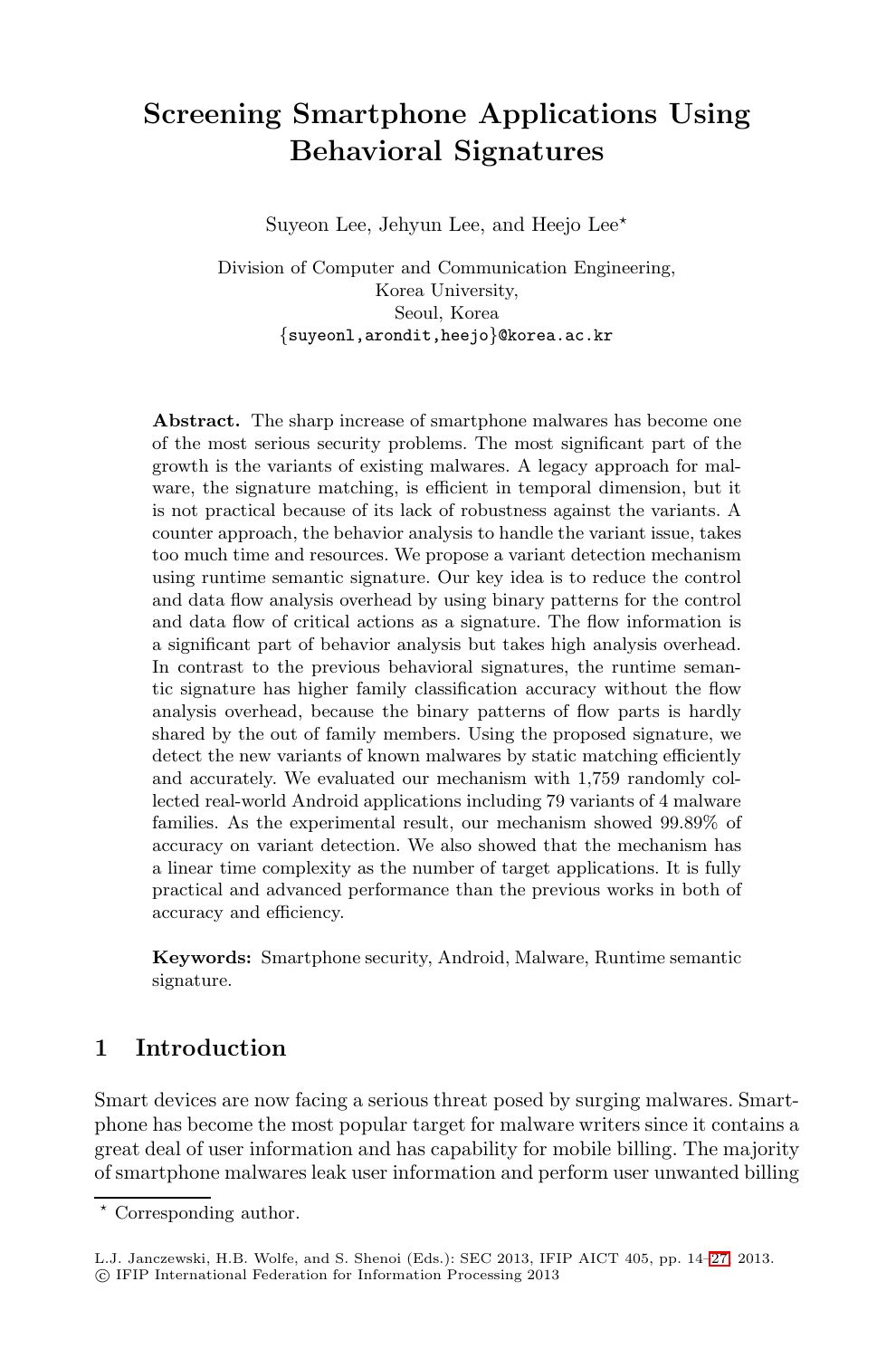by abusing smartphone's original functionality. Recently, smartphone malwares have adopted several obfuscation techniques such as metamorphism to avoid detection. According to F-Secure's report [1], about 82% of newly discovered mobile malware are revealed as a variant of known malware family. Such trend is especially remarkable on *Google Android*. Overall, smartphone malwares can cause more direct invasion of privacy and c[red](#page-12-0)ential damage to the users compared with the desktop malwares. However, the flood of metamorphic malwares on the smartphones impedes an efficient dealing of malware attack. Accordingly, a mechanism which prevents malwares by filtering variant of known malwares, efficiently, is needed to retain smartphone security and user privacy.

Previous approaches for variant detection based on behavior analysis were not appropriate to identify the malware family where a detected malware variant belongs to. Those approaches detect the variants by estimating similarity of behavior such as API call frequency or API call sequence [2], with a known malware. Extracting and comparing the behaviors from numbers of target executables takes heavy computing overhead. Detection based on similarity of behavior is a helpful way for unknown detection, but it does not provide and use any evidence to show that certain variants are derived from same malware.

In opposite, a representative signature that usually has been used by AV vendors is effective to define and detect malware family. It is also efficient in contrast to the behavior based approaches in terms of time and space complexity. However, the signatures have not only narrow detection coverage on a malware family due to the lack of semantic but also easily defeated by the malwares which are adopted code obfuscation such as metamorphism. As a conclusion, re-investigation of overall code area for behavior analysis and to make an additional signature for slight modulation of a malware is an inefficient way against the little effort that consumed for making a variant.

In this paper, we propose a variant detection mechanism which filters new variants of known malware family. Since the most Android malwares are repackaged version of legitimate executable file, the malwares in same family retain semantics unchanged. Using this feature, we detect the variants efficiently and accurately by analyzing such semantics in static. The proposed mechanism uses a runtime semantic signature of known malwares. The runtime semantic signature is a malware family signature including the family representative binary patterns for control and data flow instructions and character strings, as well as API calls. The signatures including flow instructions and family representative signatures contribute to achieve accurate variant detection and family classification reducing analysis overhead.

In experimental evaluation, our mechanism show high detection performance and consumes practically low time in variant detection. We evaluated our mechanism with 1,759 real-world Android applications including 79 variants of 4 malware families, *DroidDream*, *Geinimi*, *KMIN*, and *PjApps*. The experimental set is randomly collected by automated crawler during the period of September 2011-December 2011. For performance evaluation, first, we created runtime semantic signatures for 4 malware families. Our mechanism showed over 99% of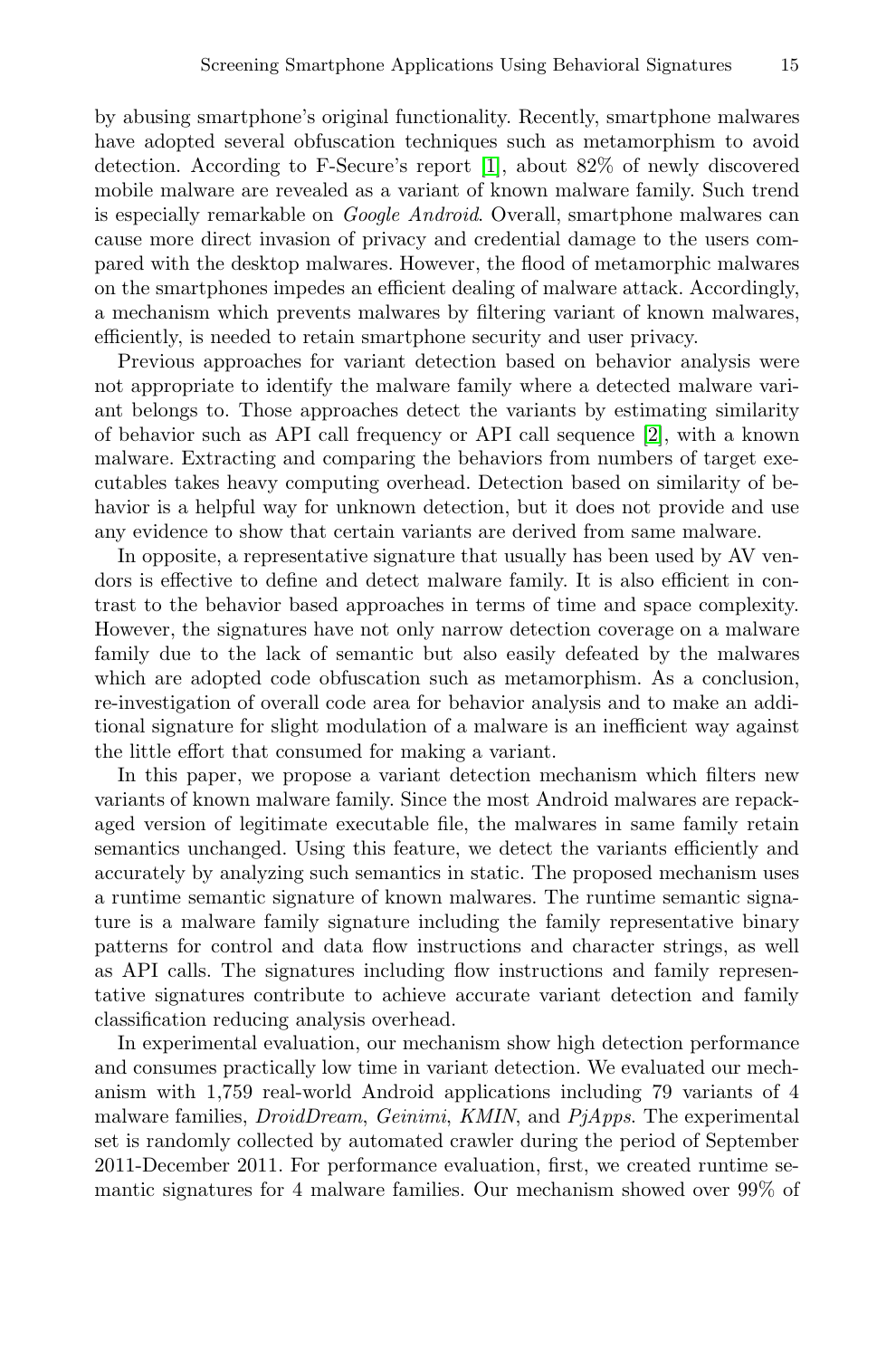detection accuracy and near 97% of recall performance, on average, from 10-fold cross validation. Second, for unknown detection performance, we compared the four family signatures with unidentified 100 malwares. Our mechanism detected 56 malwares from the experiment set. This result shows that our mechanism detects code-level invariants with same semantics, while legacy signature-based approaches are generally not able to detect such variants. Finally, in the scalability evaluation, our mechanism screens a thousand of applications with also a thousand of signatures within 23 seconds. To consider efficiency and accuracy against variant detection of our mechanism, it is applicable for screening Android applications before they are uploaded on public app markets.

Our contributions are two folds:

- **–** We proposed a runtime semantic signature that is used for detecting variants of known malware family accurately and efficiently. The runtime signature is a signature for a malware family sharing its API calls and representative part of codes having control and data flow semantics. It solves an existing malware detection issue, by combining malware semantic with sequence information. This contribution makes it possible to detect malware including their variants, even if the variant adopted evasion technique such as metamorphism.
- **–** We reduced the number of signatures. The runtime signature representing a malware family on a single set of signature and covers numbers of family members including newly appeared variants. The runtime signature is based on the sequence of API calls which are shared among the malwares which have similar behaviors, but the adaptation of family representative binary patterns enable to detect and to classify malware families in practical accuracy. It enables to efficiently respond to the exponentially increasing number of malwares.

The rest of this paper organized as follows: we will start from describe details of mechanisms and assumptions of our proposition in section 2. Next, we will present experimental result of our system on Android in section 3. After distinguishing our work with previous works in section 4, we will discuss about limitations, future work and finally conclude our work in section 5.

# **2 Malicious Application Detection Using Behavioral Signature**

### **2.1 Mechanism Overview**

Our detection mechanism is an advanced type of signature-based approach. On a smartphone, the number of target of inspection (i.e. applications) are increasing sheerly and malware variants are taking the majority share of new malwares.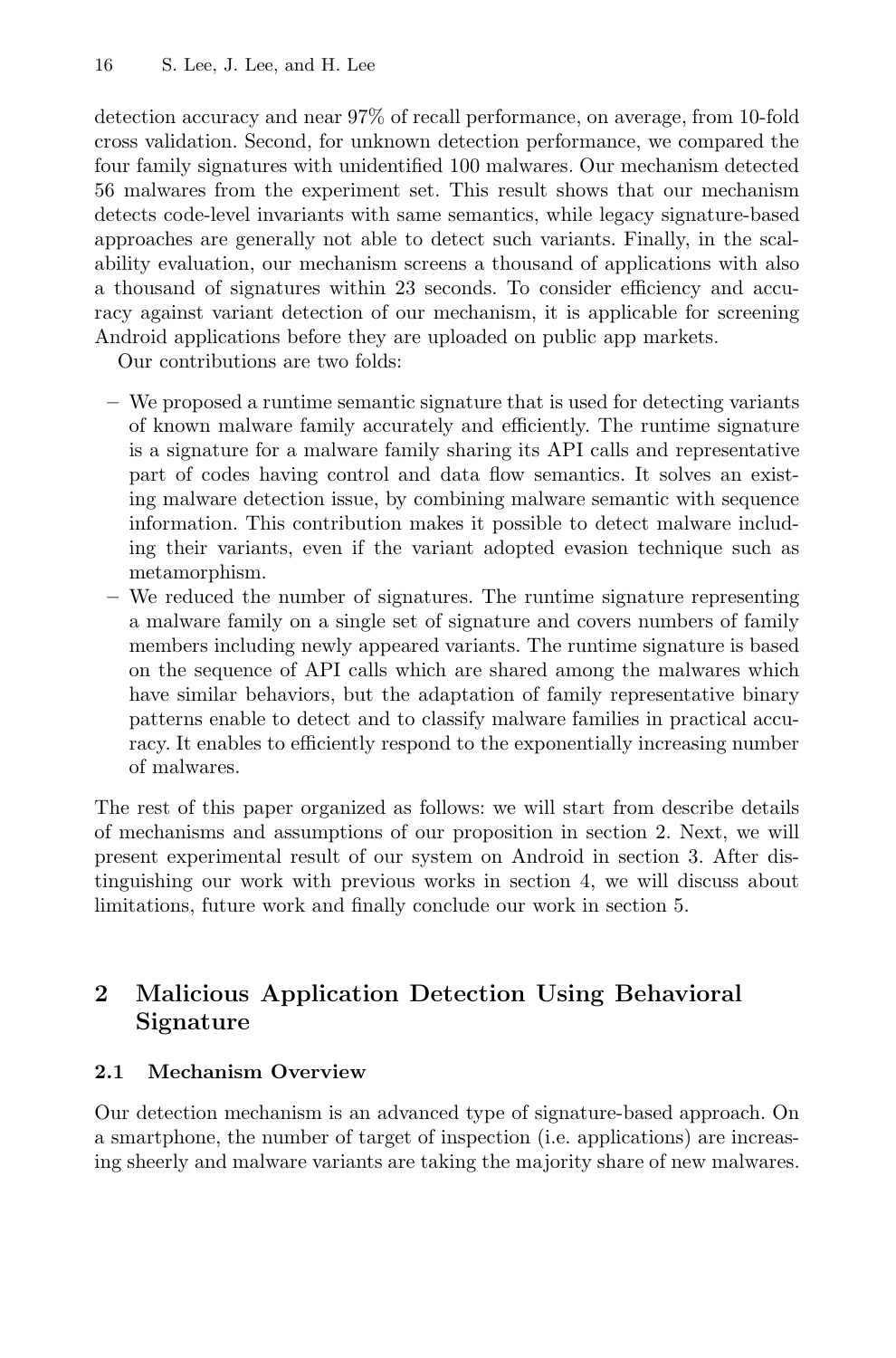Legacy signature-based approach scans a lot of applications in a timely manner. However, since the performance of signature-based approach is highly dependent on its signature, it is not robust against a number of malware variants. Therefore, we added runtime semantic to complement the weakness of signature-based approach.

To detect malware variants belonging to a family by a single robust signature set, we basically use the malicious behaviors shared by family members represented by API calls and control and data flow between the calls. The API call sequence is one of the well-known behavior based approaches for detecting malware variants and reducing the volume of signatures. However, it has false detection problem in the smartphone environment because the legitimate smartphone applications have much more similar behavior to the malicious applications in contrast to the legacy PC environment's. Due to the problem, in the smartphone environment, the variant detection should be performed with more critical evidences representing the membership of a family. We overcome this challenge by adapting binary patterns of instructions between API calls for control and data processing to the behavioral signature. In the legacy PC environments, the binary patterns of control and data processing have too many variations and not so useful due to the numbers of various APIs. However, the executables working on a smartphone have relatively small variety of APIs and instructions enough to use as a behavioral signature. The binary patterns of the control and data flow, the runtime semantics, are general enough to detect the variants of a malware generated by code and class reusing or repackaging but rarely shared to the other family members and benign applications. The proposed detection mechanism using the behavioral signatures shows practical enough detection performance in both of efficiency and accuracy in our evaluation.

The key features of pr[opo](#page-4-0)sed behavioral signature structure are two-folds. First, the signature contains binary patterns of API call instructions on an executable file. In case of the Android environment, an application has its executable code as a *Dalvik Executable(DEX)* file. Second, the signature contains runtime semantic for reducing control and data flow analysis time and classifying malware families. Runtime semantic is also bytecode patterns that are used for the data and control flow between API calls. While analyzing known malwares, we monitor the taint flow of sensitive APIs and associate flow between APIs with three relationship, flow, call and condition. Figure 1 shows the overall architecture of our proposed mechanism. To efficiently and reliably winnow new malwares from target applications, our mechanism conducts two phases of analysis. Each analysis phases are quite straightforward. We first construct the behavioral signatures based on the known malware binaries and analysis report of them. Then we match the signatures with target DEX files. These analysis phases consequently produce a set of similarities between signatures and target applications as well as the security report of target applications. In the remainder of this section, we will detail each phases.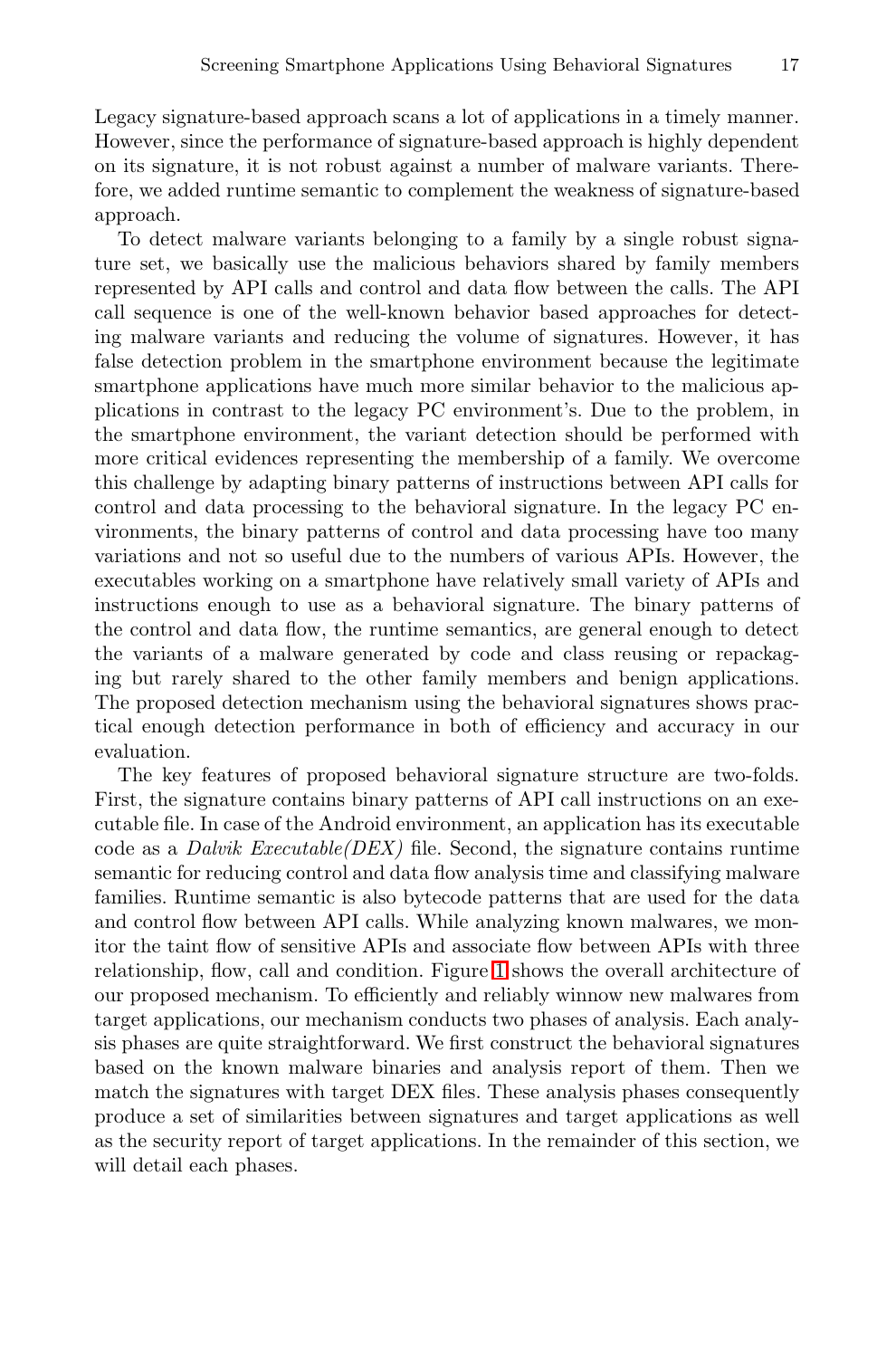#### 18 S. Lee, J. Lee, and H. Lee

<span id="page-4-0"></span>

**Fig. 1.** Overview of the proposed variant detection mechanism

### **2.2 Signature Construction**

In this section, we explain the proposed behavior signature from the definition of malicious behavior. Signature construction is started from detecting the malicious behaviors by dynamic a[nal](#page-12-1)ysis. The signature construction process extracts the binary patterns and character strings from known malwares and estimates the weight of each pattern and string depending on the family where they belong to.

**Malicious Behavior Definition.** Before scanning applications, we need to clarify what behaviors will be considered as malicious behaviors. According to the 'Malicious payload' classification of Y. Zhou *et al.* [3], we selected four severe behaviors for malware detection. We detailed the definition of each behavior below.

- **Privilege Escalation** Since Android platform consists of more than 90 open-source libraries as well as linux kernel, flaws included in such libraries naturally incur vulnerabilities of whole Android system. As the time of research, seven exploits have been reported that are possible to gain the root privilege of an Android device. By adopting the exploits, application is being able to perform kernel-level control of the device without any user notification. The most risky and widespread malwares such as *DroidDream* and *DroidKungfu* initially contain exploits to perform high-risk malicious activities surreptitiously. Since the exploitation is the most serious threat for users, we detect known privilege escalation exploits that either contained in known malwares or be searched on internet forums.
- **Remote Control** Over 90% of currently reported Android malwares have remote control capability. Specifically, Android malwares that have remote control capability follow the commands from designated C&C server via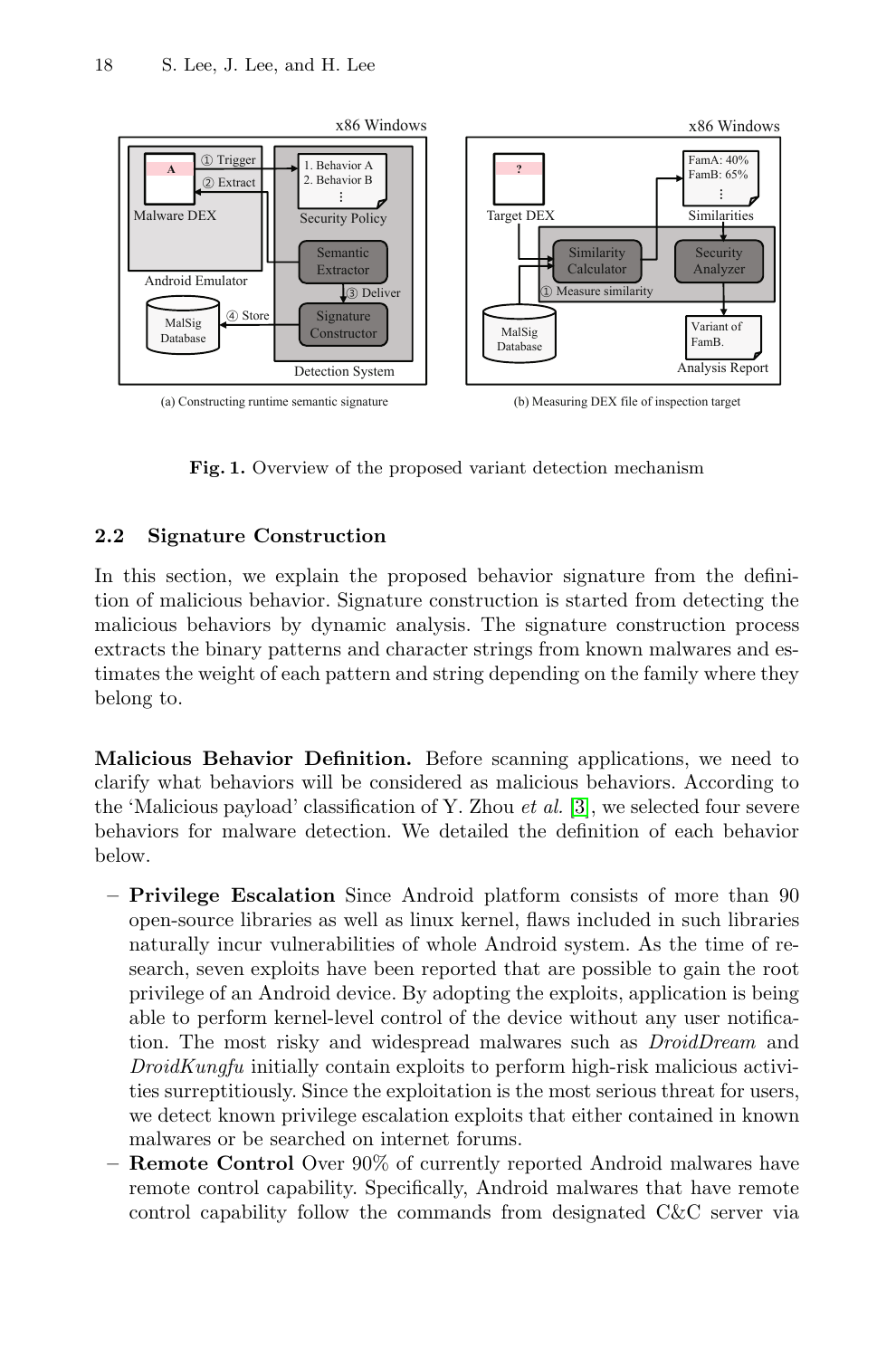HTTP web request or SMS messages. More recently, malware authors obfuscate the C&C server IP address or the commands to make malware analysis be effortful. We identified three specific behaviors to detect remote control behavior, (1) establishing internet procedure and registering broadcast intent for SMS messages, (2) receiving internet packet or SMS messages, (3) and application or kernel-level runtime execution of received data.

- **Financial Charge** Financial charge is the most profitable way for malware authors. Since SMS messages can be sent surreptitiously i.e. without any user notification on Android, many malwares are designed to send premium-rate SMS or phone call. In early times, malwares have had hard-coded numbers to make charge for users. However, recent malwares with financial charging capability are being more complicated by changing their phone number gaining method such as runtime push-down from C&C server and to get from a encrypted file inside of the package. To detect financial charge capability, we monitor APIs that send messages (e.g. sendTextMessage) to hard-coded number.
- **Information Collection** Since a smartphone is one of the most trusted and user-friendly devices, it contains a great deal of information which are deeply related to the owner's social life and credentials. Therefore, malware authors are trying to get wide range of information from device-specific information (e.g. IMEI, IMSI and phone number) to the owner's information (e.g. contact book, SMS messages, call log and credentials). The exfilteration of such information will affect not only the user oneself but also the people around him/her both directly and indirectly. We identify the APIs that provide such information and network transfer API that will possibly send the information to remote server.

**Malicious Behavior Detection.** We identify each behavior as a set of APIs. However, defining APIs that form each behavior is difficult because the APIs vary depending on the sort of malware. For efficient and reliable analysis, we dynamically analyze known malware samples and extract APIs that are considered to malicious behaviors based on the corresponding malware reports. Additionally, to classify the family if target application has identified as a malware, we extract characteristics from malware that can represent the whole malware family. Variants of many Android malwares have common strings, constants or even classes or methods in practice. We extract the characteristics that only appear in each family. Common strings and constants between families are not considered as proper characteristics.

**Signature Construction.** Our signature is devised to provide knowledge-base for further investigations. To achieve reliable and efficient malware detection, we need to design our signature structure to meet four requirements in below. Basically, signatures should contain (1) behavioral semantics for basic detection capability. And, if a target application identified as a variant of known malware, then it could be (2) identifiable as a member of certain malware family. Also, to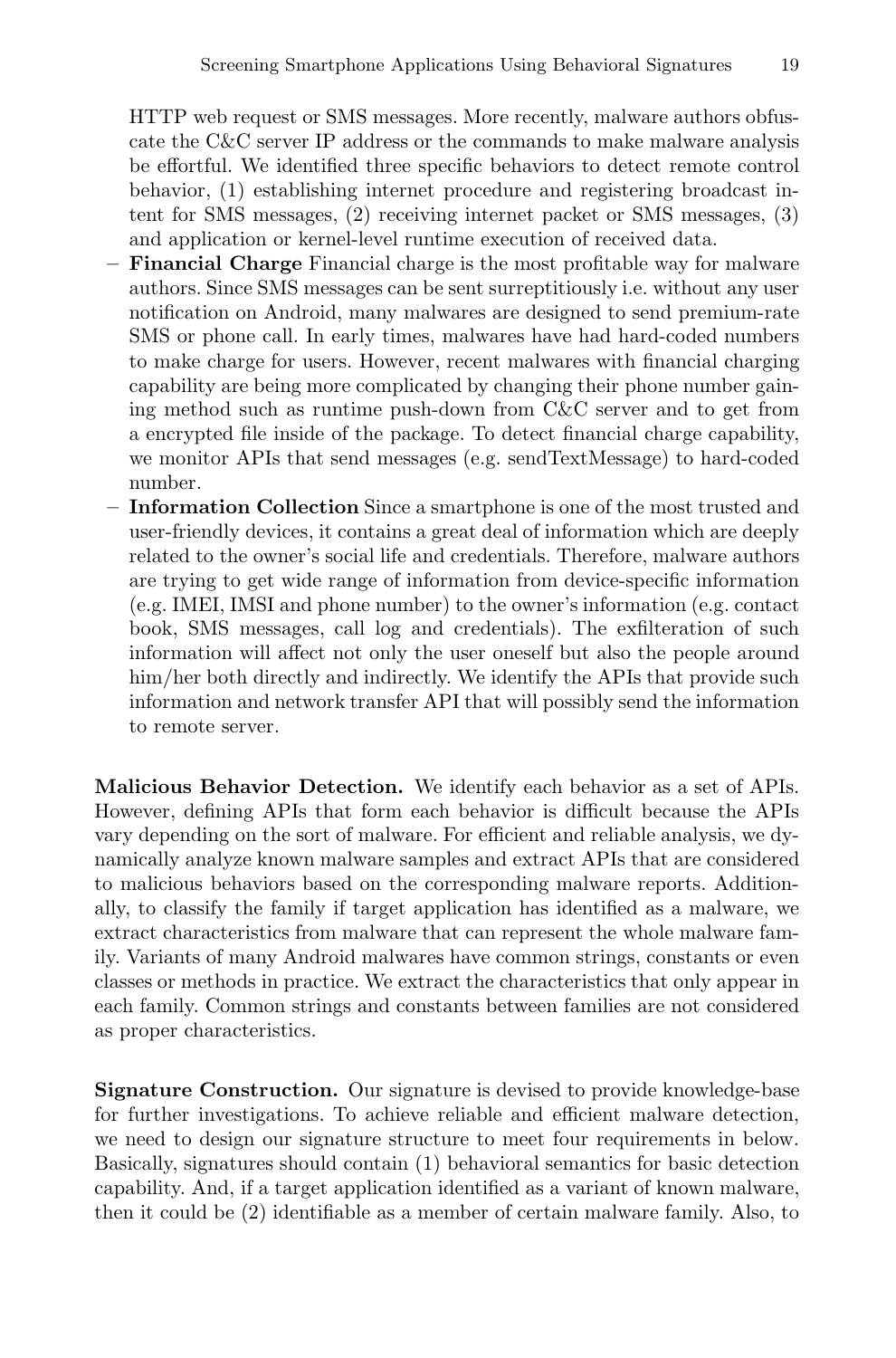#### 20 S. Lee, J. Lee, and H. Lee

overcome the pitfalls of legacy signature-based approach, our signature should be (3) reliable against different evasion techniques while maintaining (4) the efficiency as a signature-based approach.

Figure 2 illustrates the structure of behavioral signature with an example. A signature represents a malware family. In other words, it is capable to know whether the target application is a new member of known malware family with a single matching. The signature consists of three main elements. The first one is malicious APIs and their runtime semantics for control and data flow. We extract APIs that make malicious behavior mentioned in *Malicious Behavior Detection*. When extracting APIs, runtime semantics such as repeated count of the API or the relationship between the former and latter APIs will also be extracted to infuse semantics into signatures. The second one is family characteristics. Since Android applications share broad range of behaviors even they are the member of each different malware families, identifiable information for malware family is necessary. Android malwares which included in same family tend to share same strings, constants, methods or even classes in most cases. Based on this tendency, we extract family common string, constants, methods and classes as family characteristics for family identification. The third one is weights of each behavior within family. Note that the signature contains sets of APIs and semantics according to that signature represents every behaviors appear in every variants of certain family. More frequently used API will take greater weight.

In conclusion, by using signature, our mechanism detects malicious behaviors semantically with APIs and their runtime semantics and also identifies the family of newly detected malware with API weights and family characteristics simultaneously.

In terms of signature matching, since a signature represents one malware family, it is possible to use only a small number of signatures to cover a large number of malwares. Our mechanism scans the signatures with target applications efficiently in conjunction with a static matching algorithm. We will describe the matching algorithm in detail in following section.

#### **2.3 Malware Detection**

**Similarity Measurement.** Similarity calculator compares and estimates the similarity between the DEX file of target application and behavioral signatures. Each signature has a weight of each behavior based on its discernment on malware family identification. Similarity calculator first scan all potentially malicious behaviors that contained in a DEX file, based on the APIs and semantics that stored in each signature. Specifically, the behavior is represented as the name and DEX bytecode patterns of API calls for faster scanning. However, DEXs are different by applications even if they contain same APIs. Thus direct matching bytecode patterns gathered from a known malware and from a target application is implausible. Instead, we separate constant area and variable area from DEX bytecodes. For example, *invoke-virtual (arg1, arg2, arg3, arg4, arg5) methodA* in Dalvik instruction is corresponds to *6e 35c (4bit, 4bit, 4bit, 4bit, 4bit,*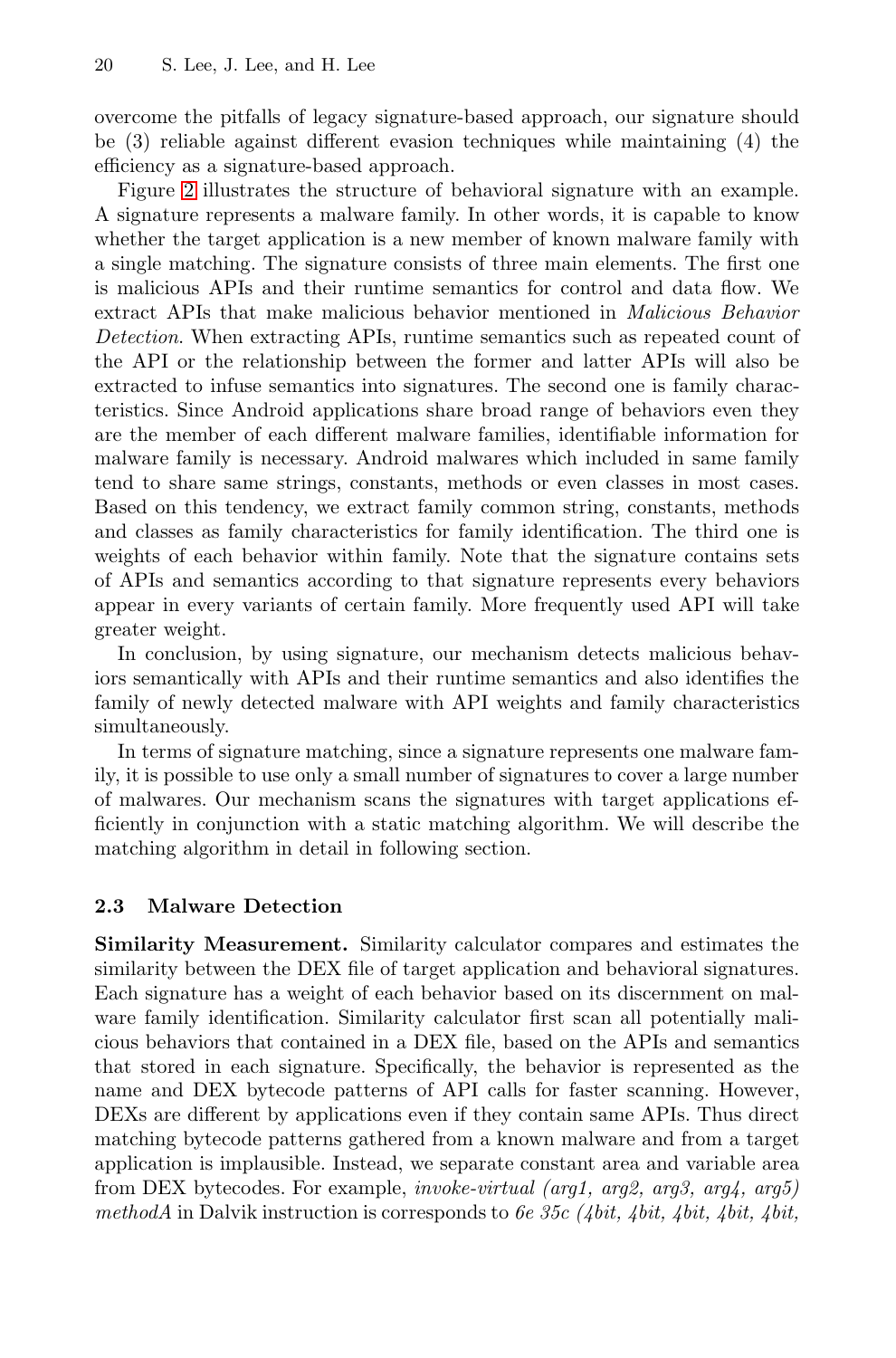

Signature example of malware family DroidDream

**Fig. 2.** An example of malware family signature, *DroidDream*

*4bit) 16bit* in hexadecimal code. In this case, *6e 35c* is constant part that does not differ by application and *(4bit, 4bit, 4bit, 4bit, 4bit, 4bit) 16bit* is variable part that differs by application. And second, similarity calculator estimates the similarity  $S(T, A)$  between target DEX *'T'* and a signature  $A'$ . The similarity measuring is alike as follows:

$$
S(T, A) = \frac{\sum_{j=1}^{n} W(b_j \mid b_j \in (T \cap A))}{\sum_{i=1}^{m} W(b_i \mid b_i \in A)}
$$

**Security Analysis.** Security analyzer decides the maliciousness of a target application and discerns the most similar malware family with the target application. The decision method is quite straightforward. Among the resulted similarities for each family signature, the family which has the highest similarity is decided as the original family of target application. If the application has approximately equal similarities with multiple malware family, then the family characteristics are additionally used for more accurate identification.

#### **3 Performance Evaluation**

To evaluate the practicality of our malware detection mechanism, we performed time efficiency and detection performance evaluation experimentally.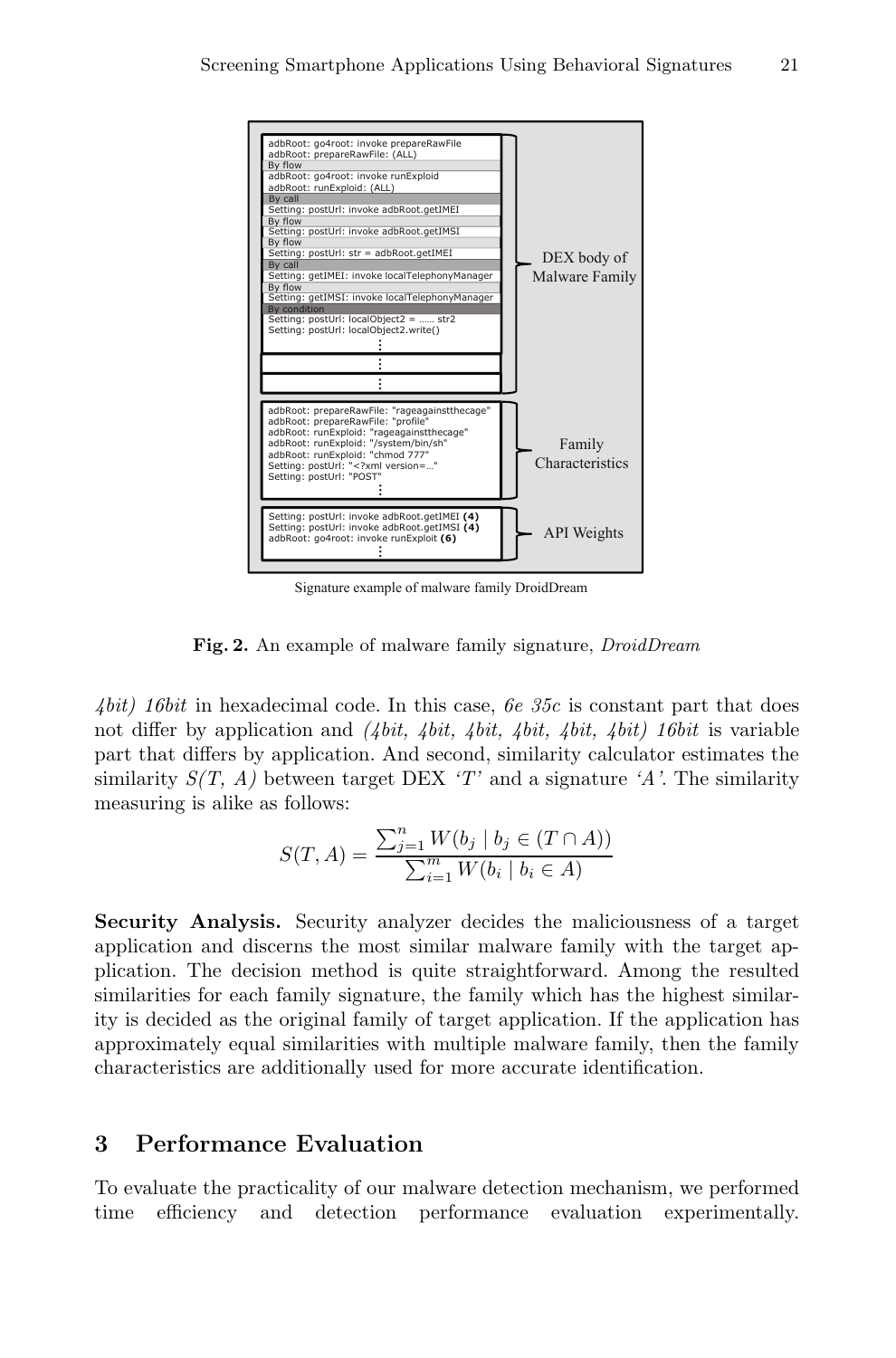The experiments are performed on a desktop PC which has 2.8 GHz Intel dualcores CPU, 2GB RAM and Microsoft Windows XP SP3 as the OS. Our selfdeveloped experimentation program in C++ measures time consumption and detection accuracy on malware variants detection.

### **3.1 Data Set**

For the performance evaluation, we gathered 79 variants on four famous malicious Android applications and 1,680 legitimate applications published in real world. In detail, the variants set consists of 11 variants of *DroidDream*, 12 variants of *Geimini*, 40 of *KMIN* and 16 of *PjApps* variants. The malwares are gathered from public malwares data bases on the Internet. On average, the DEX files of the malware variants have 340 KB of size and the legitimate applications have 260 KB of size.

### **3.2 Signature Set**

Behavioral signatures of known malwares for the detection are constructed from pre-analyzed and published malicious behaviors. We extracted class names, method instruction bodies and internal strings of methods which works for the malicious activities from the DEX files. In our experiments, the signatures which are extracted from randomly chosen training set have approximately 10 KB of size per a malware family. On the other hand, the white signatures which are trained from over a thousand of sample legitimate applications have 3 KB of size.

### **3.3 Experimental Result**

**Variant Detection Performance.** The proposed system detects and identifies a new malware as a variant of known malware first. The major part of variant detection is similarity calculation. In contrast to the legacy signature matching method, our detection method investigates how much similar a new application is to the known malicious ones. The similarity to a malware family of an application is determined by the ratio of shared signatures. The detailed way for similarity calculation is explained at the *Signature Similarity Calculation* section. If it is determined as an unknown in this step, it means that the target application is the legitimate or a new malware family which is not corresponding to any known malware families. The application needs to be analyzed at the dynamic analysis phase.

For variant detection and identification performance evaluation, we performed 10-fold cross validation with the real-world malware samples. We made ten groups per a malware family. Then we took one group for signature extraction and rest nine groups as detection targets. We performed the testing ten times with randomly generated group configurations.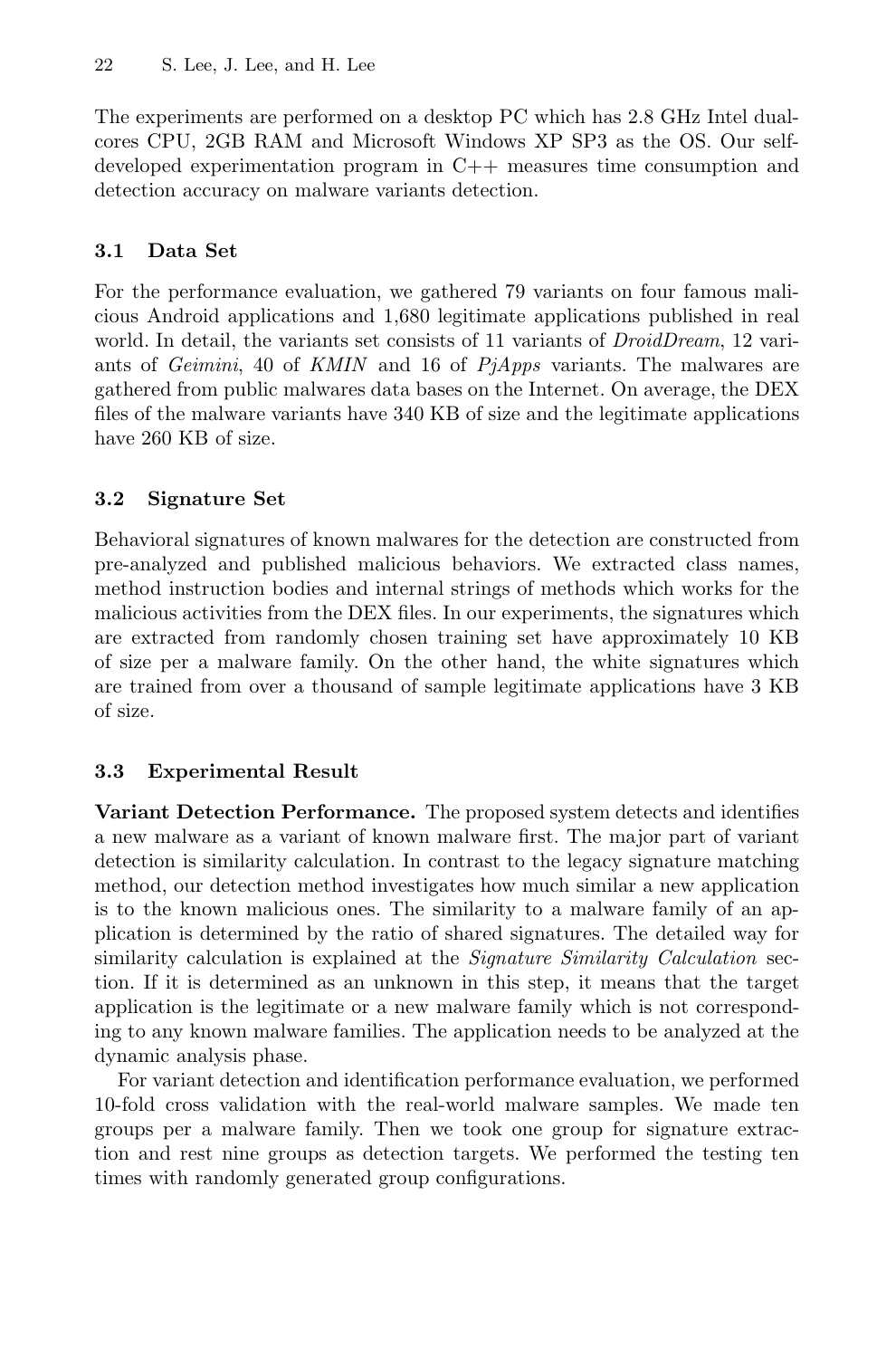The variant detection system shows reliable detection performance. In the best threshold configuration, it shows 99.89% of accuracy and 98.73% of F-measure value on the 10-fold cross-validation results. Even though the volume of legitimate samples are much more than the malware samples, the performance showed on Table 2 is remarkable compared to other previous approaches.

The experimental result illustrated on left side of Figure 3 shows the recall rate more than 90% of even in the detection thresholds higher than 30% of similarity which have no false positive rate. Recall rate is the rate of detecting variants as a corresponding family. Though several variants of *Geimini* and *DroidDream* share some methods and strings and show over 30% of similarity, there are no family-mismatched detection cases. If they share many same malicious functionalities, their signature likely share the same API calls and methods. In these cases, the detection results of malwares belonging to of the similar families have the false negative decisions. At last, analysis for the false detection of legitimate application will be discussed with effect of the white signature.

The malware family which shows the lowest detection performance is *Droid-Dream*. According to our manual investigation results using decompiling, the major reasons of the lower si[m](#page-10-1)ilarity are the difference of included classes and methods. Several *DroidDream* variants only take rooter and self-alarm event methods within the known malicious functionalities of the *DroidDream*. One possible guessing is that the malwares share just a small part of code with the *DroidDream* such as the popular rooting exploit *rageagainstthecage*.

The detection system is also effectible to detect unknown malware not yet analyzed. Because several malicious actions and their code are commonly utilized on different kinds of malware, the trained signatures enable to detect the functionally similar unknown malwares. Table 1 shows the detection result on one hundred of non-labeled Android malwares using four signature sets and 25% similarity threshold. As the result,  $56\%$  of malwares are detected as the variants of four known malware families. It means that the 56% of malwares has the same name, strings, or same methods whose definition is identical to the one of the four malware families. In contrast, the rest 44% of malwares means that they have new methods and classes which are not included to any of the four signatures. In terms of the detection rate, the unknown malware detection rate could be increased to practical level if the knowledge-base had various and many enough signature sets.

**Time Efficiency.** Our malware detection system has an advantage on its time efficiency. A variant of a known malware whose behavioral signature is in a data base is detected as a variant of the known before a detailed and heavy inspection such as source level analysis or run-time testing on a sand-box. In our implementation for the experiments, the behavioral signature matching uses a matching algorithm using a hash-tree which takes a constant time [4]. As illustrated on Figure 4, the number of signatures has little effect to its time consumption. Consequently, the mechanism shows linearly increasing time consumption along with the amount of target applications. It means that this front line variant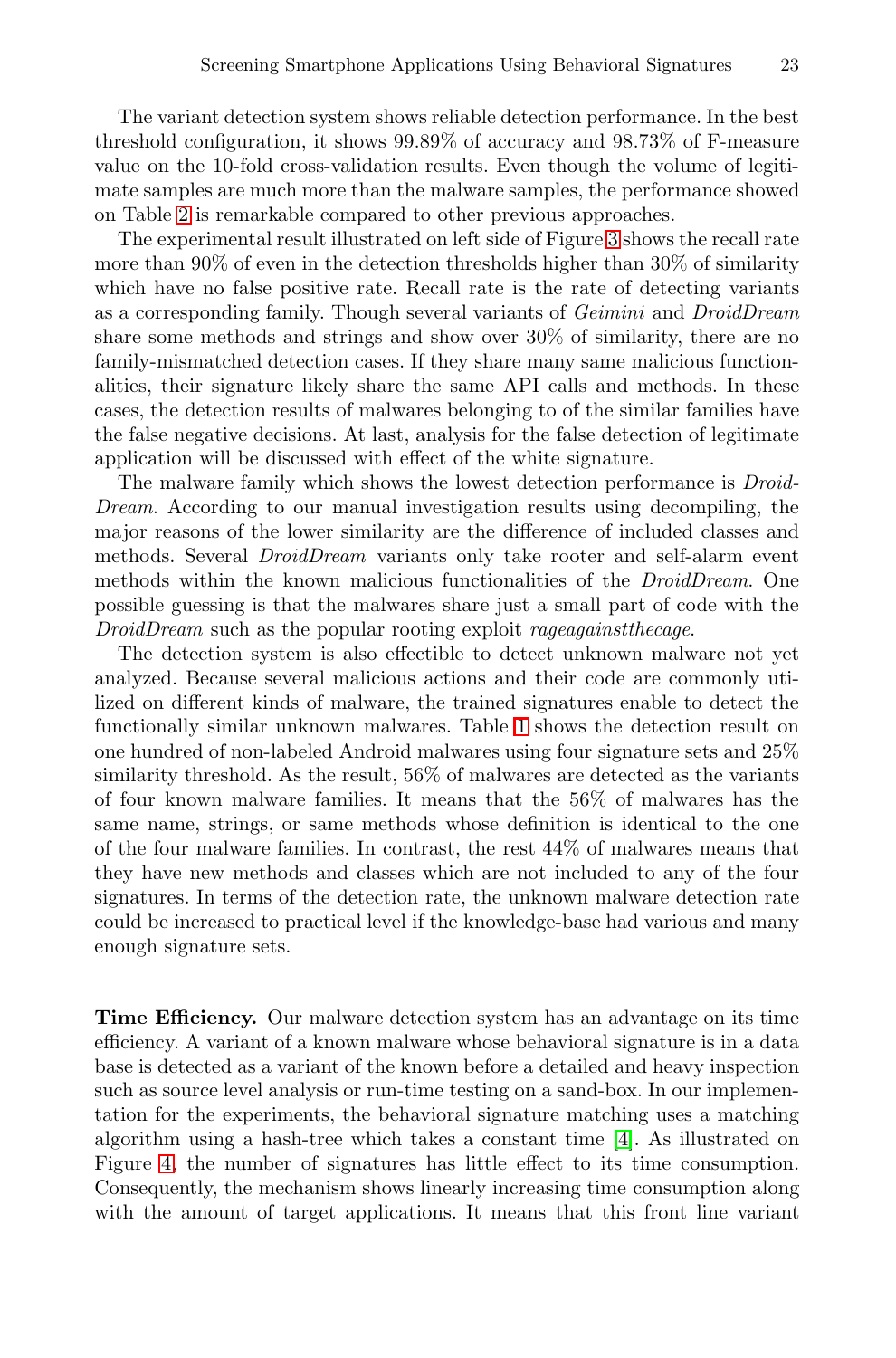#### <span id="page-10-0"></span>24 S. Lee, J. Lee, and H. Lee

<span id="page-10-1"></span>

**Fig. 3.** Average recall(left) and false positive rate(right) on the variants detection experiment

**Table 1.** Investigation result for non-labeled malwares

| DroidDream Geimini KMIN PjApps Total |           |        |
|--------------------------------------|-----------|--------|
| $4\%$                                | 23\% 29\% | 0% 56% |

detection mechanism reduces the amount of target applications to be analyzed much smaller with a reasonable time overhead.

**Effect of White Signature and Redundant Removal.** The proposed system reduces the false detection by adopting white signatures. By giving negative points to the applications which have the anti-malicious methods and classes, the detection system avoids false detection of critical but safe applications.

The DEX bytecode patterns and strings which appear in both of malicious and legitimate applications are considered as the redundant. The redundant patterns are removed the signatures and ignored on the detection process. The bytecodes patterns and strings which are only in the legitimate applications and repres[ent](#page-10-0)ative for the legitimate applications are considered as a white signature. In contrast to the redundant patterns, a white signature is rarely gathered because a white signature must be only on authenticated legitimate applications but not shared to any malware even though a repackaged mal[wa](#page-13-0)re also has legitimate codes on its DEX file.

For evaluating the effect of white signature and redundant removal, we performed the stat[ic](#page-13-1) variant detection to 1,680 of legitimate Android applications using the signature sets which are used at the variant detection experiment. The right side of Figure 3 shows the effect of adopting white signatures in false positive reduction. Among all the ranges of false positive occurrence, the rates are significantly decreased.

In the comparison with the static analysis study of Schmidt *et al.* [5] on classifying Android executables, our approach shows better performance on the correctly classified instances rate keeping non-false positive rate. In comparison with the study of Shabtai *et al.* [6] applying machine learning using hundreds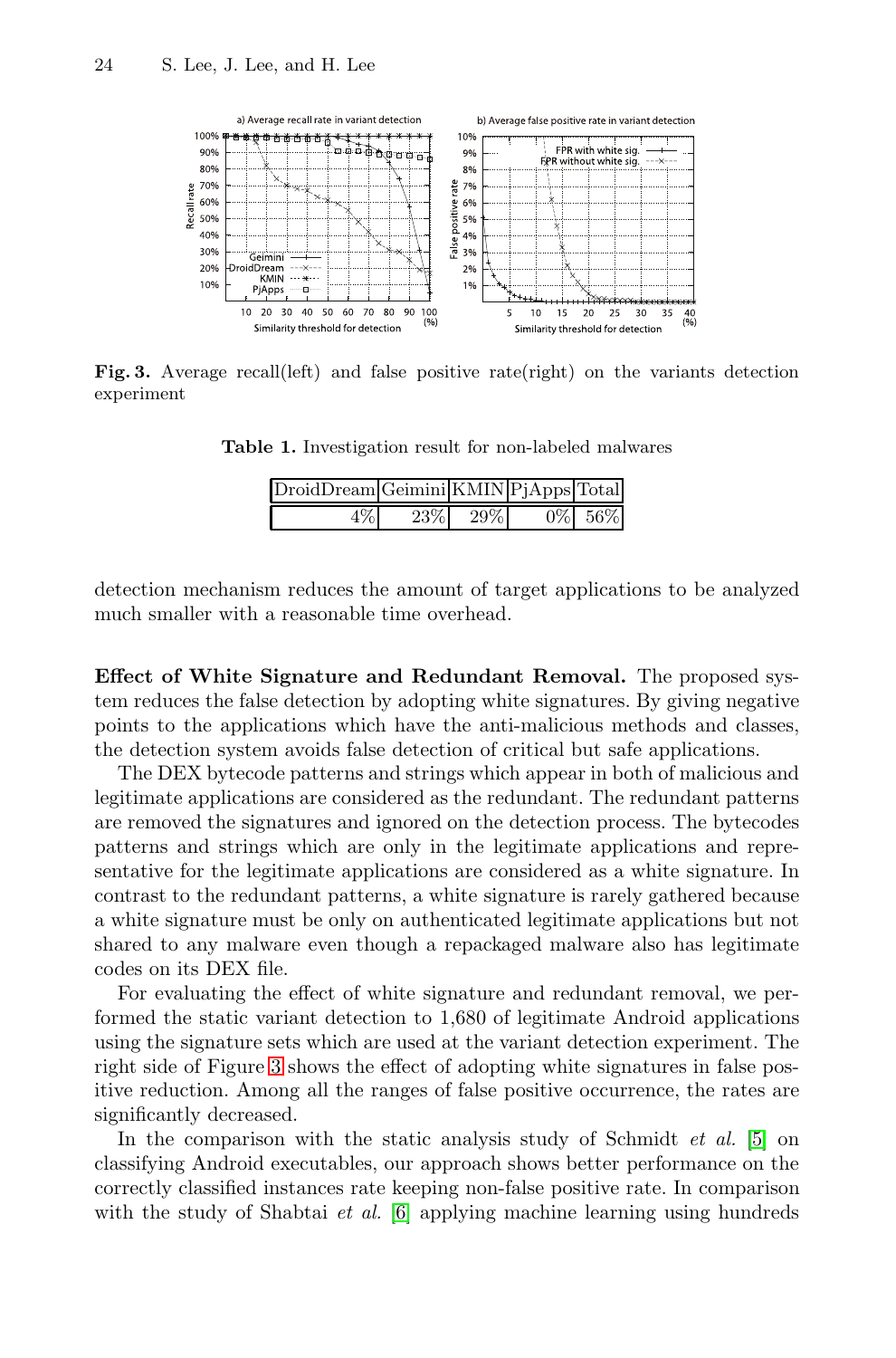**Table 2.** Detection Performance Comparison Table

|            |               |               |         | Method Accuracy Recall Precision F-measure |
|------------|---------------|---------------|---------|--------------------------------------------|
| Androguard |               | 93.04% 49.58% | 99.16\% | 66.11\%                                    |
| DroidMat   | 97.87% 87.39% |               | 96.74%  | 91.83%                                     |
| Proposed   | 99.89% 97.73% |               | 99.74%  | 98.73%                                     |



**Fig. 4.** Time consumption for detection as the number of target applications and signatures

of features ex[tra](#page-13-1)[ct](#page-13-2)ed from DEX and XML, our classifying result shows better performance than the accuracy of their best configuration.

### **4 Related Work**

The previous work for Android malware is mainly focused on the behavior and trainable features of source code and executable files. The studies which take the machine learning approach [6,7] attempt to classify the malware from the legitimate applications using characteristic features of [ma](#page-12-0)[lw](#page-13-0)[a](#page-13-3)re. The classifying approac[he](#page-13-4)[s us](#page-13-5)ing machine learning are robust to the small changes on malware variants. However, the malware has much different behavior and capability along with their family, and the result of these works are hard to give information and detection evidences. Furthermore, the base legitimate applications significantly affect their function and API call statistics. In contrast, our approach classify the malware into each malware family and it gives the detailed information about their behavior.

The behavior analysis approaches are classified into static approaches [2,5,8] and dynamic approaches [9,10]. The static approaches not limited on the behavior based approaches are light-weight and scalable. However, they have a limitation on the accuracy because it is hard to tracking the exact behavior even though the target application can be decompiled. In contrast, the dynamic analysis approaches using taint analysis and API monitoring have ability to tracking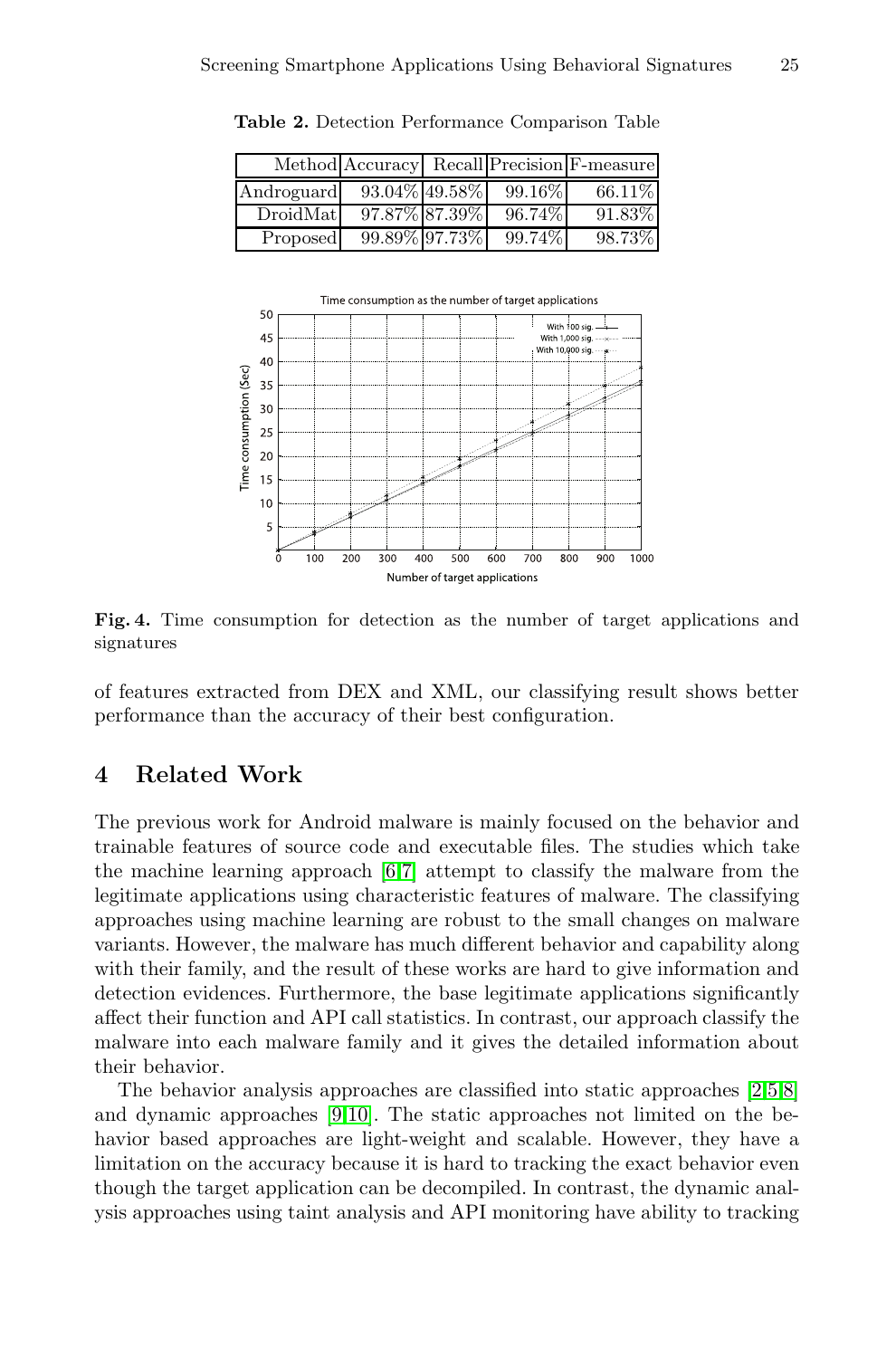the behavior accurately on run-time. But the dynamic analysis approaches have the efficiency problem because of the requirement of time and resources including a virtual environment and test execution. In terms of efficiency, our work takes a matching approach which is fast as the static analysis and even more efficient against the numbers of variants using the behavioral signature. And the behavioral signature we proposed proves pre-investigated behaviors with exact evidences.

## **5 Conclusion**

In this paper, we proposed a scalable and accurate co-operated approach for Android malware detection. The proposed system overcomes the trade-off problem between the efficiency and accuracy. The proposed system solves the efficiency problem of the dynamic analysis approach due to the virtual environment and test execution by adopting static analysis approach using signatures which are faster and lighter. And the accuracy problem of the static analysis caused by the lack of robustness is solved by using a behavioral signature. The proposed behavioral signature, the runtime semantic signature, includes binary patterns for entity names and instructions for control and data flow over the legacy API calls for malicious acitvities. We experimentally showed that the runtime semantic signature improves the accuracy compared with the previous static approaches. In addition, the static analysis for the malware variants detection has practical time consumption, only tens of second to investigate a thousand of targets. And the time consumption has linear increasing manner to the increase of the number of targets. In conclusion, the proposed system has enough investigation performance for responding the rapidly growing numbers of Android applications. Therefore, it is helpful to protect users from information leakage and economic damages by malware on their smartphone.

<span id="page-12-0"></span>**Acknowledgment.** This research was supported by the public welfare & safety research program through the National Research Foundation of Korea(NRF) funded by the Ministry of Education, Science and Technology (2012M3A2A1051118 2012051118) and the KCC(Korea Communications Commission), Korea, under the R&D program supervised by the KCA(Korea Communications Agency)(KCA-2012-12-911-01-111).

# <span id="page-12-1"></span>**References**

- 1. F-Secure: Mobile threat report q2 2012. Report, F-Secure (2012)
- 2. Kwon, J., Lee, H.: Bingraph: Discovering mutant malware using hierarchical semantic signatures. In: Proc. of 7th International Conference on Malicious and Unwanted Software, MALWARE 2012 (2012)
- 3. Zhou, Y., Jiang, X.: Dissecting android malware: Characterization and evolution. In: Proc. of the 2012 IEEE Symposium on Security and Privacy, pp. 95–109 (2012)